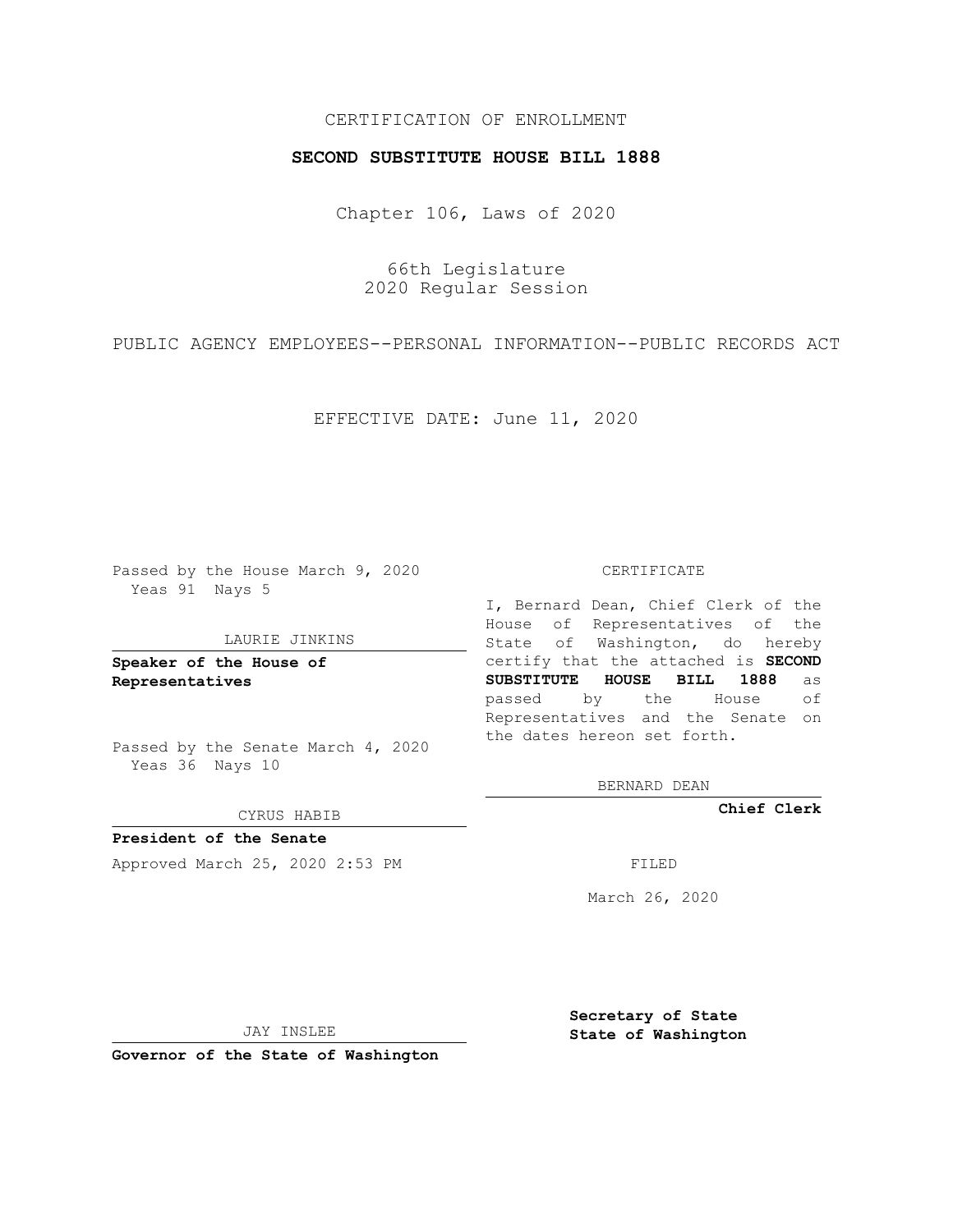## **SECOND SUBSTITUTE HOUSE BILL 1888**

AS AMENDED BY THE SENATE

Passed Legislature - 2020 Regular Session

# **State of Washington 66th Legislature 2020 Regular Session**

**By** House Appropriations (originally sponsored by Representatives Hudgins and Valdez)

READ FIRST TIME 02/11/20.

1 AN ACT Relating to protecting employee information from public 2 disclosure; and reenacting and amending RCW 42.56.250.

3 BE IT ENACTED BY THE LEGISLATURE OF THE STATE OF WASHINGTON:

4 **Sec. 1.** RCW 42.56.250 and 2019 c 349 s 2 and 2019 c 229 s 1 are 5 each reenacted and amended to read as follows:

6 The following employment and licensing information is exempt from 7 public inspection and copying under this chapter:

8 (1) Test questions, scoring keys, and other examination data used 9 to administer a license, employment, or academic examination;

 (2) All applications for public employment other than for vacancies in elective office, including the names of applicants, resumes, and other related materials submitted with respect to an 13 applicant;

14 (3) Professional growth plans (PGPs) in educator license renewals 15 submitted through the eCert system in the office of the 16 superintendent of public instruction;

 (4) The following information held by any public agency in personnel records, public employment related records, volunteer rosters, or included in any mailing list of employees or volunteers of any public agency: Residential addresses, residential telephone numbers, personal wireless telephone numbers, personal email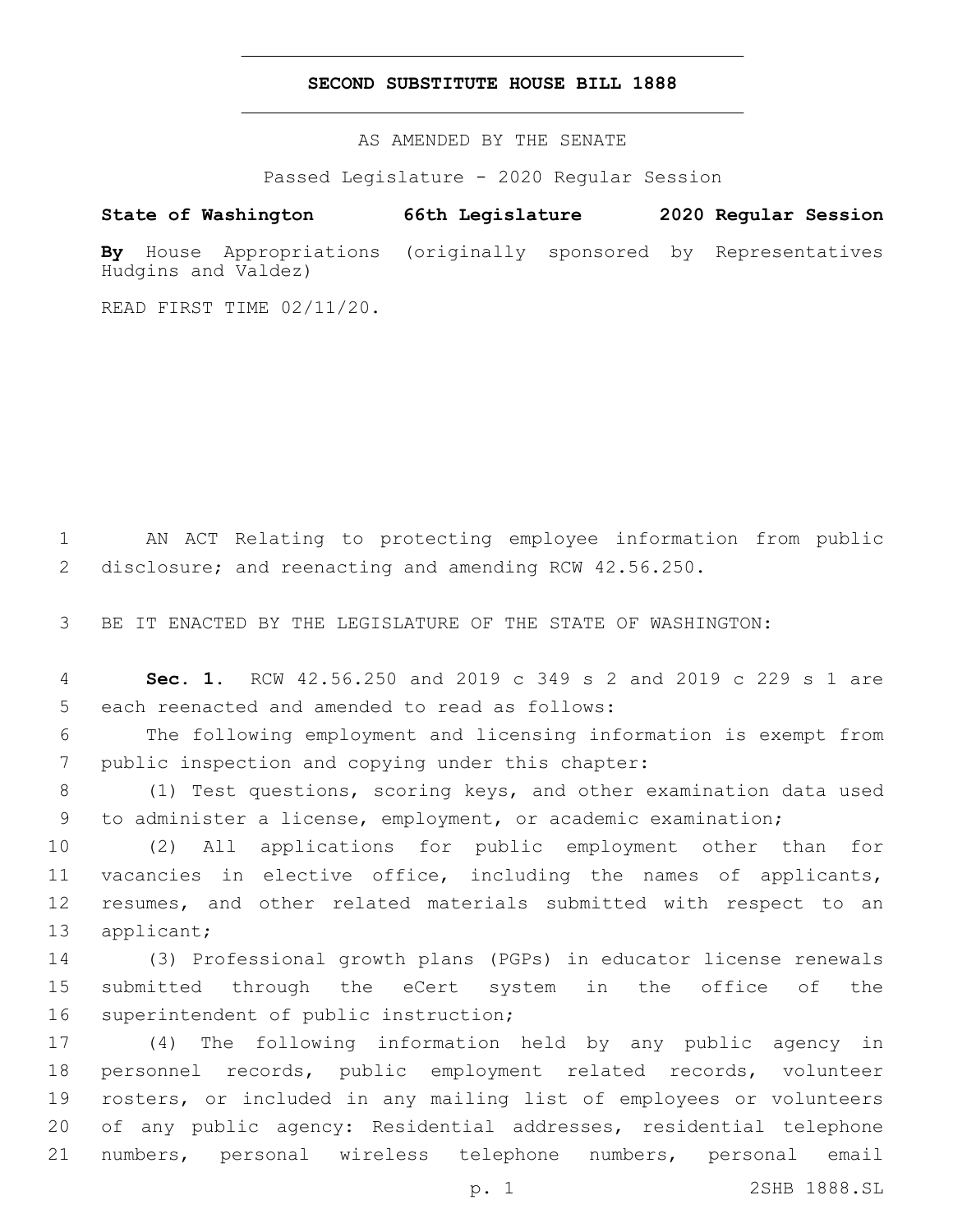addresses, social security numbers, driver's license numbers, identicard numbers, payroll deductions including the amount and identification of the deduction, and emergency contact information of employees or volunteers of a public agency, and the names, dates of birth, residential addresses, residential telephone numbers, personal wireless telephone numbers, personal email addresses, social security numbers, and emergency contact information of dependents of employees or volunteers of a public agency. For purposes of this subsection, "employees" includes independent provider home care workers as 10 defined in RCW 74.39A.240;

 (5) Information that identifies a person who, while an agency employee: (a) Seeks advice, under an informal process established by the employing agency, in order to ascertain his or her rights in connection with a possible unfair practice under chapter 49.60 RCW against the person; and (b) requests his or her identity or any 16 identifying information not be disclosed;

 (6) Investigative records compiled by an employing agency in connection with an investigation of a possible unfair practice under chapter 49.60 RCW or of a possible violation of other federal, state, or local laws or an employing agency's internal policies prohibiting discrimination or harassment in employment. Records are exempt in their entirety while the investigation is active and ongoing. After the agency has notified the complaining employee of the outcome of the investigation, the records may be disclosed only if the names of 25 complainants, other accusers, and witnesses are redacted, unless a complainant, other accuser, or witness has consented to the disclosure of his or her name. The employing agency must inform a complainant, other accuser, or witness that his or her name will be redacted from the investigation records unless he or she consents to 30 disclosure:

 (7) Criminal history records checks for board staff finalist 32 candidates conducted pursuant to RCW 43.33A.025;

 (8) Photographs and month and year of birth in the personnel files of employees or volunteers of a public agency, including employees and workers of criminal justice agencies as defined in RCW 10.97.030. The news media, as defined in RCW 5.68.010(5), shall have access to the photographs and full date of birth. For the purposes of this subsection, news media does not include any person or organization of persons in the custody of a criminal justice agency 40 as defined in RCW 10.97.030;